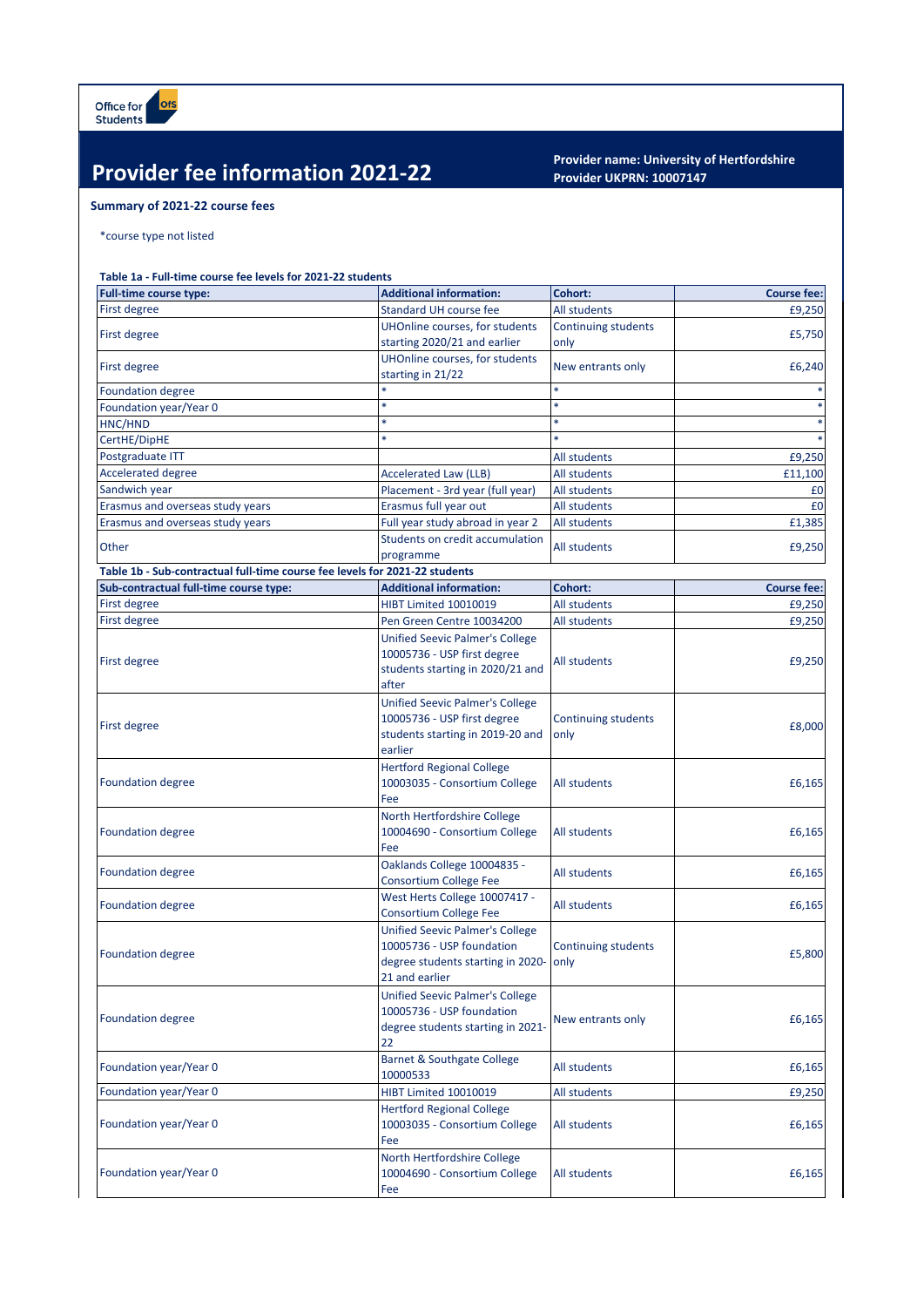| Foundation year/Year 0                                                      | Oaklands College 10004835 -                                    | All students               | £6,165             |
|-----------------------------------------------------------------------------|----------------------------------------------------------------|----------------------------|--------------------|
|                                                                             | <b>Consortium College Fee</b>                                  |                            |                    |
| Foundation year/Year 0                                                      | The WKCIC Group 10007455                                       | <b>All students</b>        | £9,250             |
| Foundation year/Year 0                                                      | West Herts College 10007417 -<br><b>Consortium College Fee</b> | All students               | £6,165             |
| HNC/HND                                                                     |                                                                |                            |                    |
| CertHE/DipHE                                                                |                                                                | $\ast$                     |                    |
| Postgraduate ITT                                                            |                                                                |                            |                    |
| <b>Accelerated degree</b>                                                   |                                                                |                            |                    |
| Sandwich year                                                               |                                                                |                            |                    |
| Erasmus and overseas study years                                            | ×                                                              | $\ast$                     |                    |
| Other                                                                       |                                                                | $\ast$                     |                    |
| Table 1c - Part-time course fee levels for 2021-22 students                 |                                                                |                            |                    |
| Part-time course type:                                                      | <b>Additional information:</b>                                 | Cohort:                    | <b>Course fee:</b> |
|                                                                             | <b>Standard UH Campus based</b>                                |                            |                    |
| First degree                                                                | course fee                                                     | <b>All students</b>        | £6,935             |
| First degree                                                                | <b>Standard UH Campus based</b>                                | Continuing students        | £6,750             |
|                                                                             | course fee prior to 2016                                       | only                       |                    |
| <b>Foundation degree</b>                                                    |                                                                | *                          |                    |
| Foundation year/Year 0                                                      | ×                                                              | $\ast$                     |                    |
| HNC/HND                                                                     | $\ast$                                                         |                            |                    |
| CertHE/DipHE                                                                |                                                                |                            |                    |
| Postgraduate ITT                                                            | $\ast$                                                         |                            |                    |
| <b>Accelerated degree</b>                                                   |                                                                |                            |                    |
| Sandwich year                                                               | *                                                              | $\ast$                     |                    |
| Erasmus and overseas study years                                            |                                                                |                            |                    |
| Other                                                                       | <b>Standard UH Campus based</b>                                | All students               | £6,935             |
|                                                                             | course fee                                                     |                            |                    |
| Table 1d - Sub-contractual part-time course fee levels for 2021-22 students |                                                                |                            |                    |
| Sub-contractual part-time course type:                                      | <b>Additional information:</b>                                 | <b>Cohort:</b>             | <b>Course fee:</b> |
| First degree                                                                | Oaklands College 10004835 -<br><b>Consortium College Fee</b>   | All students               | £6,165             |
|                                                                             | Pen Green Centre 10034200 -                                    |                            |                    |
| First degree                                                                | course fee for 2017 onwards                                    | All students               | £6,935             |
|                                                                             | The Interactive Design Institute                               |                            |                    |
| First degree                                                                | Limited 10006389                                               | All students               | £6,935             |
|                                                                             | Pen Green Centre 10034200 -                                    | <b>Continuing students</b> |                    |
| First degree                                                                | course fee to 2016 and earlier                                 | only                       | £6,750             |
|                                                                             | <b>University Campus St Albans</b>                             |                            |                    |
|                                                                             | Limited 10047339 - UCSA First                                  | Continuing students        |                    |
| First degree                                                                | degree students starting 2020/21 only                          |                            | £4,500             |
|                                                                             | and earlier                                                    |                            |                    |
|                                                                             |                                                                |                            |                    |
|                                                                             | <b>University Campus St Albans</b>                             |                            |                    |
| First degree                                                                | Limited 10047339 - UCSA First                                  | New entrants only          | £6,165             |
|                                                                             | degree students starting 2021/22                               |                            |                    |
| <b>Foundation degree</b>                                                    | <b>HIBT Limited 10010019</b>                                   | All students               | £6,935             |
|                                                                             | <b>Hertford Regional College</b>                               |                            |                    |
| <b>Foundation degree</b>                                                    | 10003035 - Consortium College                                  | All students               | £6,165             |
|                                                                             | Fee                                                            |                            |                    |
|                                                                             |                                                                |                            |                    |
|                                                                             | North Hertfordshire College                                    |                            |                    |
| <b>Foundation degree</b>                                                    | 10004690 - Consortium College                                  | All students               | £6,165             |
|                                                                             | Fee                                                            |                            |                    |
| Foundation degree                                                           | Oaklands College 10004835 -                                    | All students               | £6,165             |
|                                                                             | <b>Consortium College Fee</b>                                  |                            |                    |
| <b>Foundation degree</b>                                                    | Pen Green Centre 10034200                                      | All students               | £6,935             |
| <b>Foundation degree</b>                                                    | The WKCIC Group 10007455                                       | All students               | £6,935             |
| <b>Foundation degree</b>                                                    | West Herts College 10007417 -                                  | All students               | £6,165             |
|                                                                             | Consortium College Fee                                         |                            |                    |
|                                                                             | <b>Unified Seevic Palmer's College</b>                         |                            |                    |
|                                                                             | 10005736 - USP foundation                                      | <b>Continuing students</b> |                    |
| <b>Foundation degree</b>                                                    | degree students starting in                                    | only                       | £5,800             |
|                                                                             | 2020/21 and earlier                                            |                            |                    |
|                                                                             | <b>University Campus St Albans</b>                             |                            |                    |
|                                                                             | Limited 10047339 - 2019-20                                     |                            |                    |
| <b>Foundation degree</b>                                                    | entrants to Foundation Degree in                               | <b>Continuing students</b> | £5,750             |
|                                                                             | <b>Builders Merchanting</b>                                    | only                       |                    |
|                                                                             | Management (Part time)                                         |                            |                    |
|                                                                             |                                                                |                            |                    |